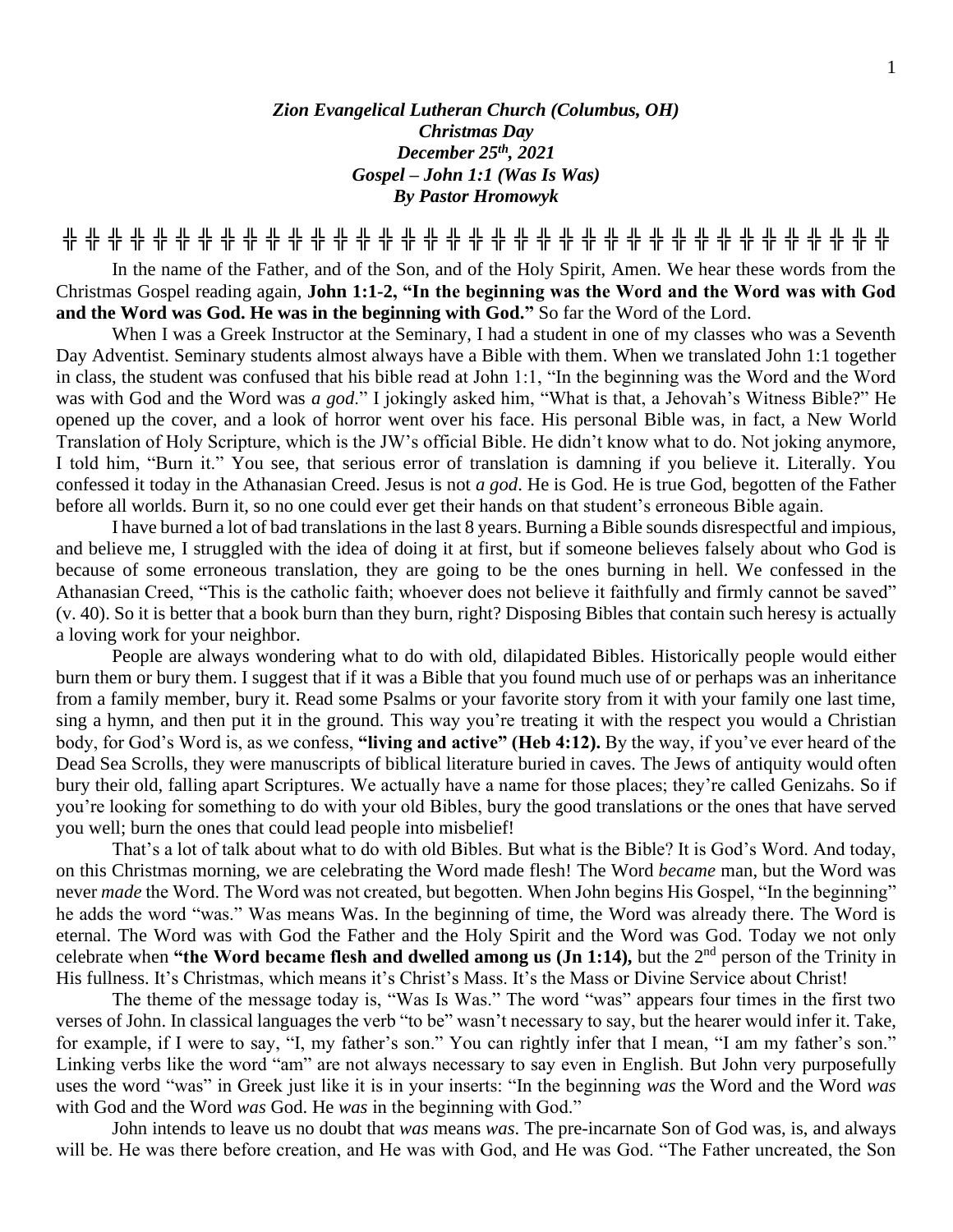uncreated, the Holy Spirit uncreated; the Father infinite, the Son infinite, the Holy Spirit infinite; the Father eternal, the Son eternal, the Holy Spirit eternal. And yet there are not three Eternals, but one Eternal" (Athanasian Creed vv. 8-11).

This mind-bending stuff is heavy theology on Christmas. But we are celebrating the mystery of the Incarnation. The mystery of the Incarnation is exactly what it claims to be: a mystery. Everything that John said about the Word was and remains true even if we cannot wrap our minds around it. We won't ever fully understand the mysteries of God on this side of heaven. That's what makes them mysteries. Our duty as Christians is simply to confess them as true.

So not only is the Word eternal, but this Word also stepped into time and *became* Man. According to **Philippians 2:6, "He emptied Himself by taking the form of a servant, not counting equality with God a thing to be grasped."** What this means is, Jesus didn't consider it necessary to cling to the privileges that were His as God's Son in heaven. He obeyed His Father's will perfectly, even being sent into the world to die for the world.

The Vicar is going to preach pretty extensively on the role of death in the Christmas season tomorrow, and I really hope you come back to hear it. As much as we'd like to keep Christmas about a cute, cuddly baby wrapped in swaddling clothes, we cannot separate Christ's death from His birth. As we celebrate His birth today, we know that it leads to the cross. Without the cross Christ's birth would have no worth. For at the cross we see the purpose of Christ coming into the flesh. He came into the flesh to kill the sin of our flesh. As we sing in the beloved Christmas hymn, "Hark! The Herald Angels Sing", Jesus was "born that man no more may die, born to raise the sons of earth, born to give them second birth." The second birth is a reference to Baptism. Remember the conversation between Jesus and Nicodemus in **John 3:3-5, "Jesus answered him, "Truly, truly, I say to you, unless one is born again he cannot see the kingdom of God." <sup>4</sup> Nicodemus said to him, "How can a man be born when he is old? Can he enter a second time into his mother's womb and be born?" <sup>5</sup> Jesus answered, "Truly, truly, I say to you, unless one is born of water and the Spirit, he cannot enter the kingdom of God."** The Apostle Paul further makes the connection between being born again and baptism by saying in **Titus 3:5, "He saved us through the washing of rebirth and renewal by the Holy Spirit."** Today we celebrate that Jesus was born not only to die for our sins, but also to give us new birth in Him! That's how the Gospel usually works. Jesus not only does something for or takes something from us like our sin, but He also gives us something in exchange: new birth, His righteousness, the forgiveness of sins. The Son of God has been doing something for creation since the beginning. Our Gospel reading said at **John 1:3, "All things were made through Him, and without Him was not any thing made that was made."** It is the nature of God to create. It is the nature of the Son of God to serve. Jesus would say later, **Mark 10:45, "The Son of Man came not to be served but to serve, and to give His life as a ransom for many."** 

Jesus is both Son of God and Son of Man. He is Son of God before all worlds. He is Son of Man at the Incarnation. The distinction between the Word *was* in the beginning and the Word *became* flesh is seen perhaps most visibly in the Sacrament of the Altar. Before the Word of God is added to it according to Christ's institution, the bread and wine remain mere bread and wine. In the same way, before the Word became flesh, the Word remained the Word. But when the Sacrament is celebrated the way Christ instituted it, the bread and wine become also the body and blood of Jesus. There is no change of substance. Bread remains bread and wine remains wine. But now the body and blood of Jesus are also truly present. In the same way, before and after the Incarnation, the Son of God remained God. He was God and He is God. But at the incarnation, He also becomes man. He does not change substance. He remains true God and also is now true man. This is what we confessed in the Athanasian Creed at vv. 32-34, "Although He is God and man, He is not two, but one Christ: one, however, not by the conversion of the divinity into flesh, but by the assumption of the humanity into God; one altogether, not by confusion (which here, means mixing) of substance, but by unity of person." Jesus remains this way even forevermore. True God and True Man for you. Was is Was and Is is Is.

When we celebrate Christmas, we are celebrating mysteries to reason. The mystery of God becoming flesh. The mystery of bread and wine being also Christ's body and blood. The mystery of our sins nailed to Christ and His righteousness given to us. As John writes, **"But to all who did receive him, who believed in his name, he gave the right to become children of God" (Jn 1:12).** By God's grace, through faith, you were made His